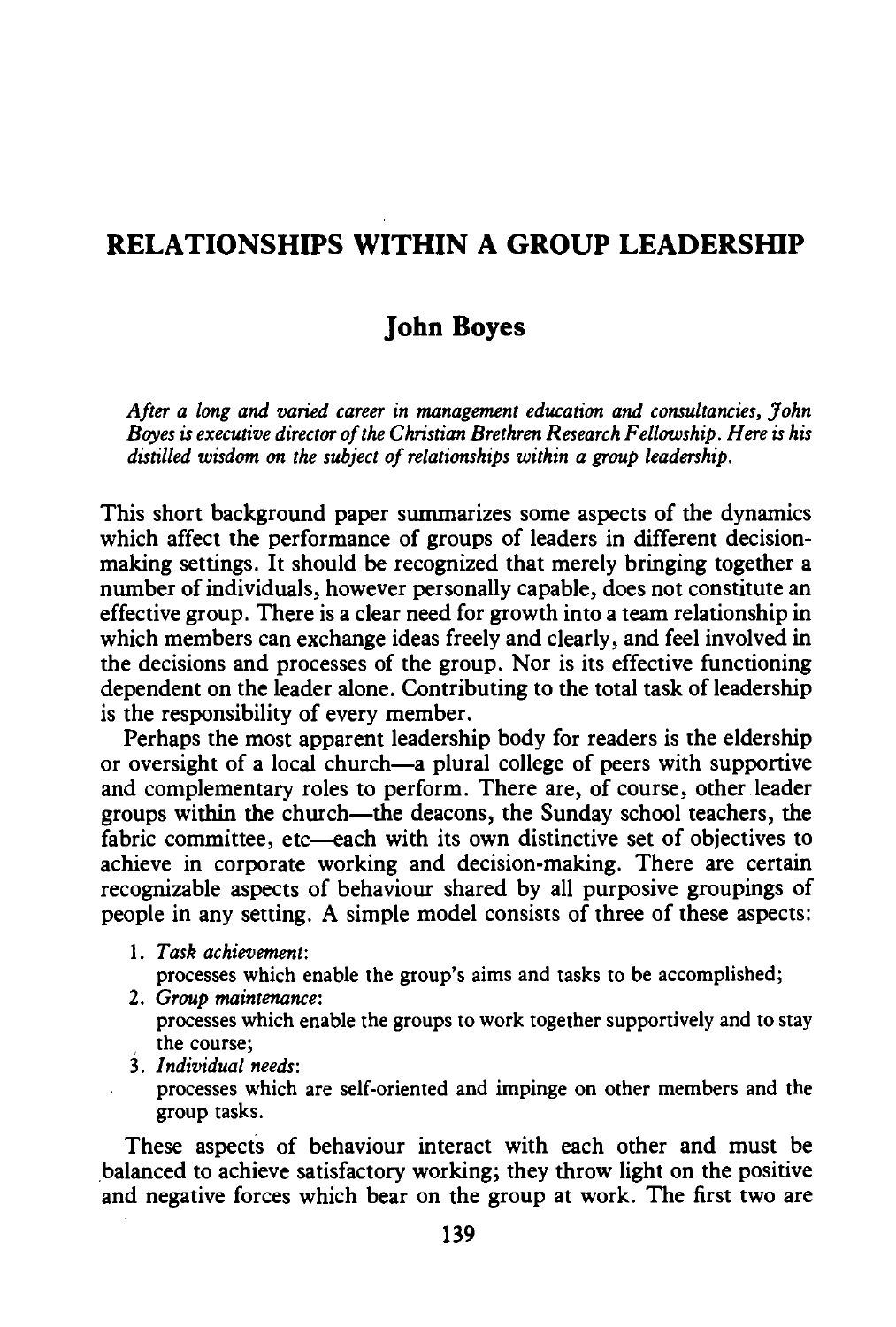described as 'functional' in that they build together the two main progressive aims of the group: to get the work done and to hang together as an integrated body. The third aspect is often called 'dysfunctional' in that such behaviours detract from the others and thwart the growth of teamwork.

In the first category of task achievement, activities would include *initiating*: proposing tasks and goals, defining problems, suggesting procedures and ideas; *informing:* seeking and offering facts of relevance to the problem; *clarifying, elaborating, summarising:* interpreting issues, defining terms, indicating alternatives, restating discussion, etc; *decision seeking and taking:* invoking procedure when the group is ready. But by majoring on these processes alone to the exclusion of other aspects, a working group can soon become an unattractive decision-making machine, susceptible to manipulation by some of the members.

In the second category, there are important social behaviours which encourage the group to remain in good working order, with a good climate for task work and maximum use of member resources. These would include processes of *harmonizing:* reconciling disagreements, reducing tensions, exploring differences; *gate keeping:* opening channels of communication to facilitate taking part, sharing with others; *encouraging:*  warm, friendly, responsive acceptance of others' contributions; *compromising*: modifying views in the interest of group cohesion, yielding status in conflict; *standards:* setting and testing levels of group satisfaction with its work.

Groups newly established or with new members need to spend some time in these dimensions of behaviour before confidence and trust has grown sufficiently for task processes to become efficient.

The third category of self oriented behaviour is, perhaps, the most recognizable aspect of groups at work and the source of much impediment to group achievement and satisfaction. They would include *dominating:*  attempting to assert authority or superiority in manipulating the members' decision making; *aggressing:* stubborn blocking of others' ideas and suggestions or attacking them as persons; *recognition:* help-seeking calling for sympathy in confusion, insecurity, deprecation, thus holding up the group action; *pairing up:* forming sub-groups to force through particular views, pleading special interests as a cover for prejudice or stereotypes desired by some members only; *withdrawing:* removing sources of discomfort by psychologically leaving the group.

These problems of self-oriented behaviour arise mainly for certain individuals in their roles as group members, based on problems of

1. *identity*: who am I in this group?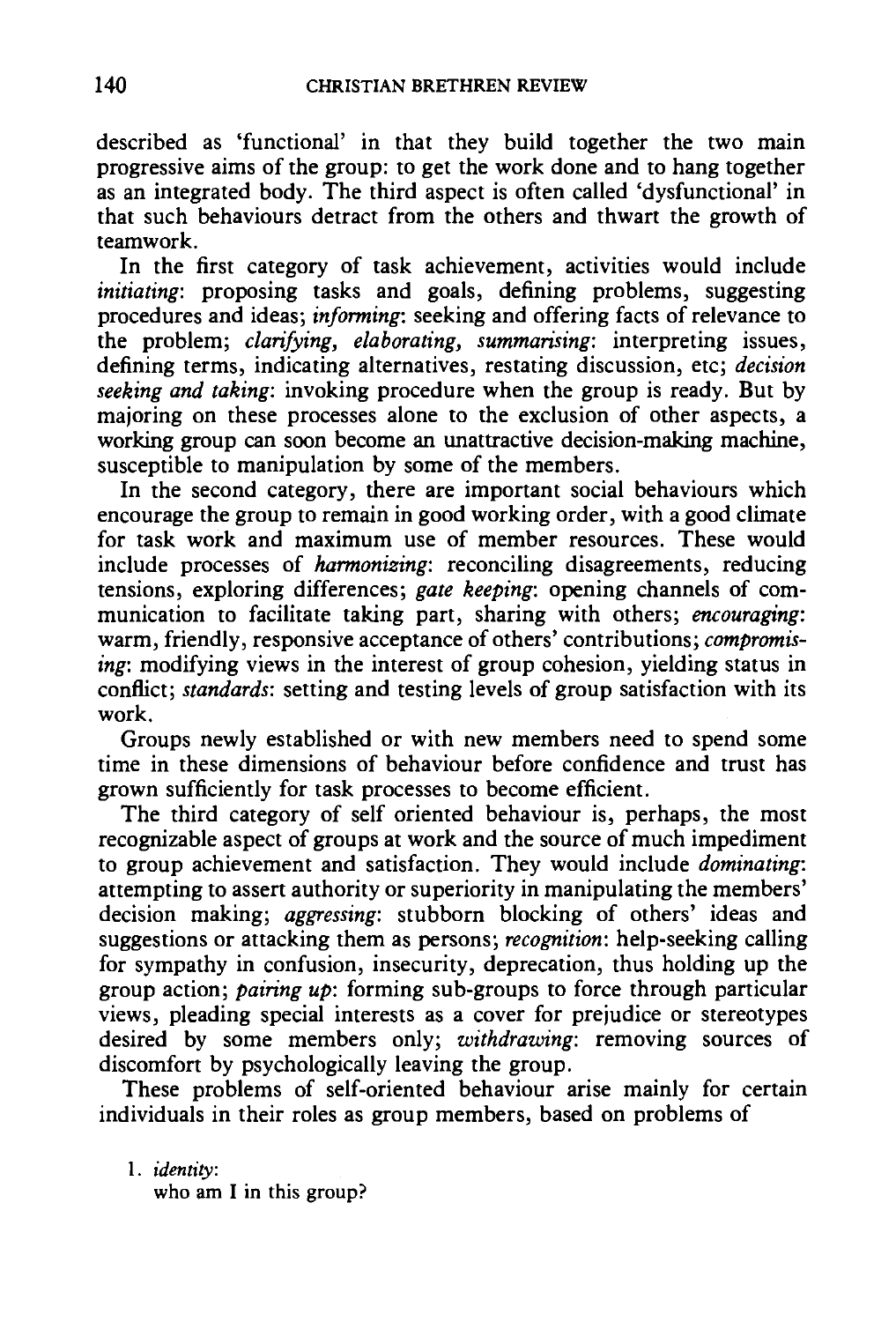- 2. *goals:*
- do the group goals coincide sufficiently with my own?
- 3. *control:* 
	- how much will I be influenced by others for good or bad?
- 4. *intimacy:*

how much of myself am I expected to put at the disposal of others?

We cannot afford to ignore these undercurrents, and a good group learns how to integrate its members' needs with its corporate objectives. Thus it develops high cohesiveness (attractiveness to its members) and works towards *consensus* decision and not by imposed, minority crushing processes.

However, in many highly cohesive groups, another collective dysfunctional behaviour often manifests itself. In its search for authentication and security, a group can easily obscure facts and ignore situations which are essential elements in its decision-making. This danger is known as *'groupthink'* and is a drive for consensus at any cost, suppressing dissent and appraisal of alternatives. It tends to occur when cohesiveness is high and members are insulated from external influences; it often occurs in authoritarian leadership situations even when members do not wish to conform.

Some of the symptoms of this syndrome are: illusions of invulnerability, discounting warnings, belief in inherent rightness of group's views, pressures on members against dissent with group 'loyalty', self-censorship by members of their inclinations to doubt and deviate, illusion of unanimity ('silence means consent'?), emergence of self-appointed mindguards who protect the group from adverse information which might shatter shared complacency, etc-perhaps a moderate level of group cohesion is best, so that solidarity is not confused with conformism and that members can be themselves and not 'yes men' to others. It has to be realised that 'complete conformity is as unpractical as complete individual freedom' (McGregor).

Learning to live with differences and to handle them effectively is a continuing group responsibility. We need to understand the positive aspects of conflict of views and learn to avoid 'win/lose' situations which fracture group cohesion.

There are three basic strategies available for handling differences, of which the first two are not to be commended in this study:

1. *'divide and conquer'* in which the 'boss' discourages inter-member exchanges and coalitions. His is the preferred viewpoint which he promotes in a vertical, one-to-one direction with weak colleagues who are only nominally members of the group;

2. *'suppression'* by ignoring or declaring 'irrelevant' arbitrarily the issues which members raise. The chairman calls for 'objectivity', urges 'rally